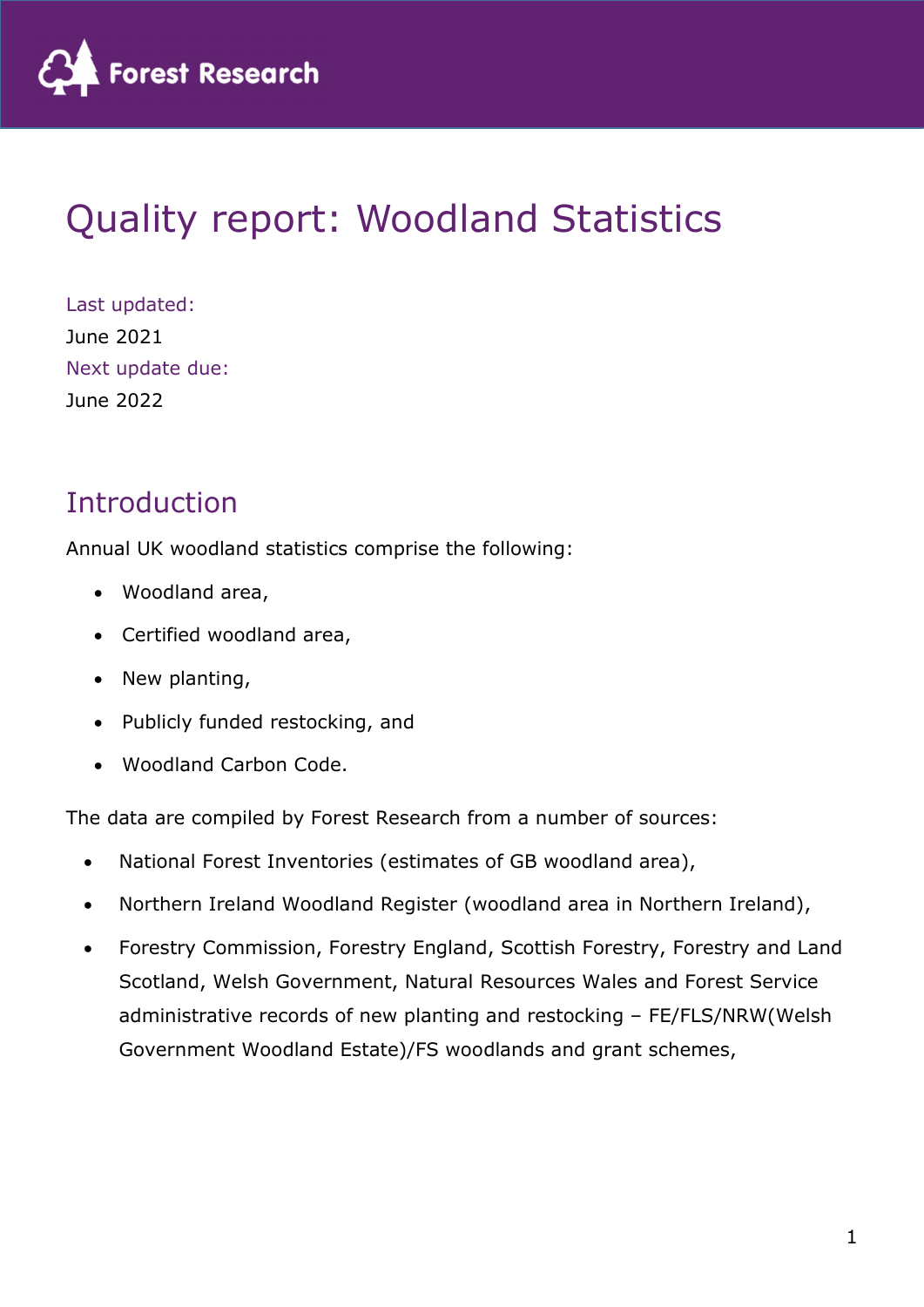- Forest Stewardship Council (www.fsc-uk.org), Programme for the Endorsement of Forest Certification (www.pefc.co.uk/) and follow-up enquiries with certificate holders for data on certified woodland areas, and
- UK Land Carbon Registry (https://woodlandcarboncode.org.uk/uk-landcarbon-registry), for information on woodland carbon code projects).

### Relevance

The main uses of woodland statistics include:

- Statistics on woodland area, planting and restocking are used to inform government policy and resource allocation;
- Statistics on woodland area, often in the form of percentage land cover, are frequently used to provide context to UK forestry and land management issues;
- Woodland Carbon Code statistics are used to monitor the uptake of this voluntary standard for woodland creation projects in the UK;
- National indicators woodland area and planting statistics are published in the Forestry Commission England Corporate Plan Performance Indicators, and the Woodland for Wales Indicators (Welsh Government), and will be monitored under the Scottish Forestry Strategy;
- UK Government Departments and devolved administrations statistics on woodland area, often combined with other figures on land use, are used in a number of statistical publications produced by others, including the Office for National Statistics (UK Environmental Accounts, Sustainable Development Indicators) and the Scottish Government (Key Scottish Environment Statistics);
- International reporting Figures for woodland area in the UK are provided to international organisations; the Food and Agriculture Organisation of the United Nations (FAO) for the 5-yearly Global Forest Resources Assessment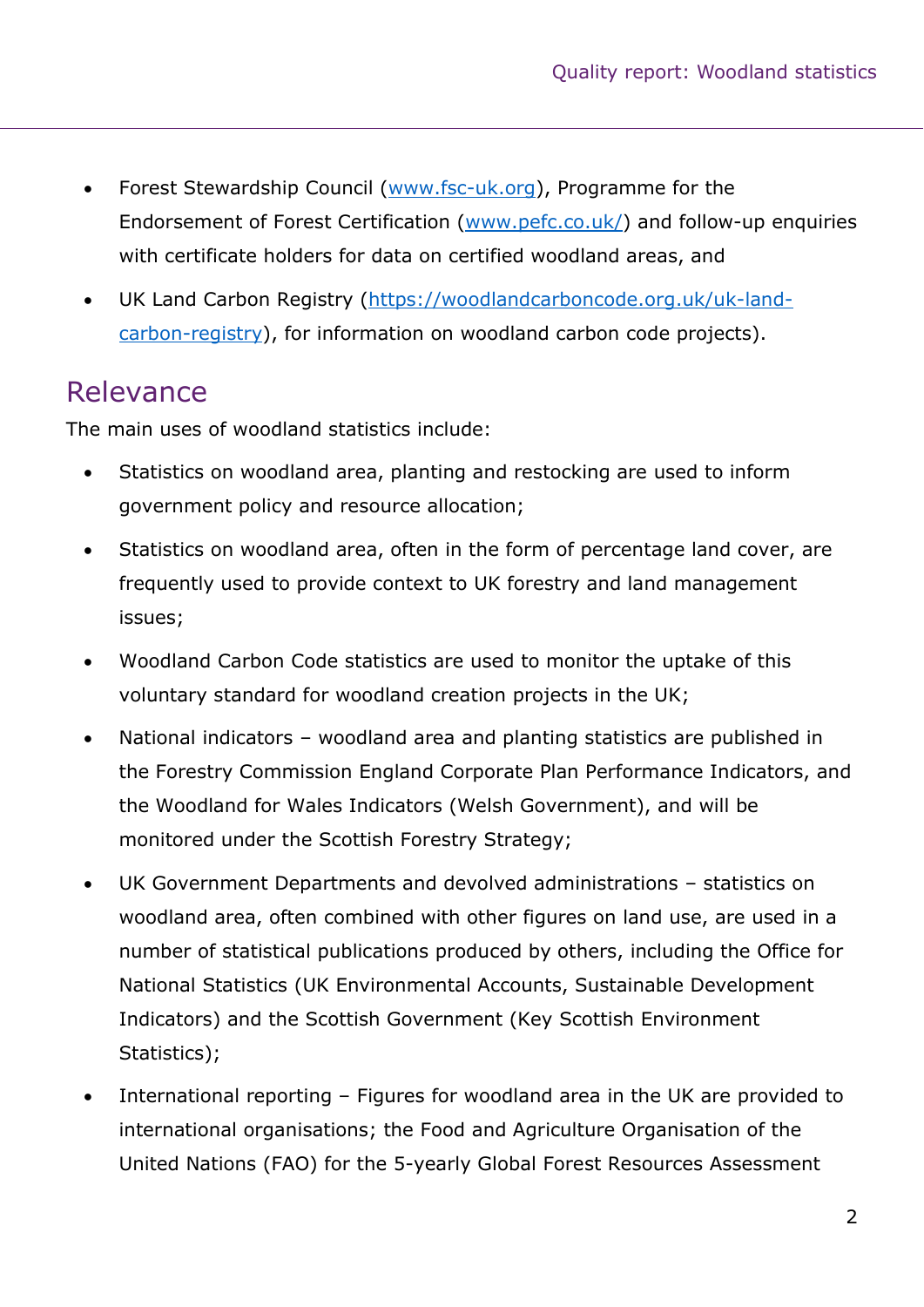(www.fao.org/forestry/fra/en), and Forest Europe for the 4-5-yearly State of Europe's Forests (www.foresteurope.org/reporting\_SFM). Data on planting and restocking also contribute to these reports;

 Figures for woodland area and new planting are used to compile the UK's Greenhouse Gas Inventory for the Land Use, Land Use Change and Forestry (LULUCF) sector, submitted to the United Nations Framework Convention on Climate Change (UNFCCC, https://unfccc.int/). Statistics on UK greenhouse gas emissions are published by the Department of Business, Energy and Industrial Strategy (BEIS) at www.gov.uk/government/collections/ukgreenhouse-gas-emissions-statistics.

Those responsible for the international and national reporting are consulted regularly to ensure that the statistics remain relevant to users.

# **Accuracy**

A number of checks are performed on the data to ensure accuracy, including checks against data for previous years.

Sampling standard errors are produced for the field survey of the National Forest Inventory. Estimates produced to date are available in the NFI reports at www.forestresearch.gov.uk/tools-and-resources/national-forest-inventory/.

Figures for woodland area (and consequently certified woodland area) may be revised between the provisional figures (released in June) and the final figures (released in September) or in subsequent releases if an updated woodland map is available from the National Forest Inventory. Other figures are rarely revised.

# Timeliness and punctuality

Provisional results are published in Provisional Woodland Statistics in mid June, around 2.5 months after the end of the reference period (year to March). Provisional Woodland Statistics was first released in June 2019 and replaced the annual National Statistics release Woodland Area, Planting and Publicly Funded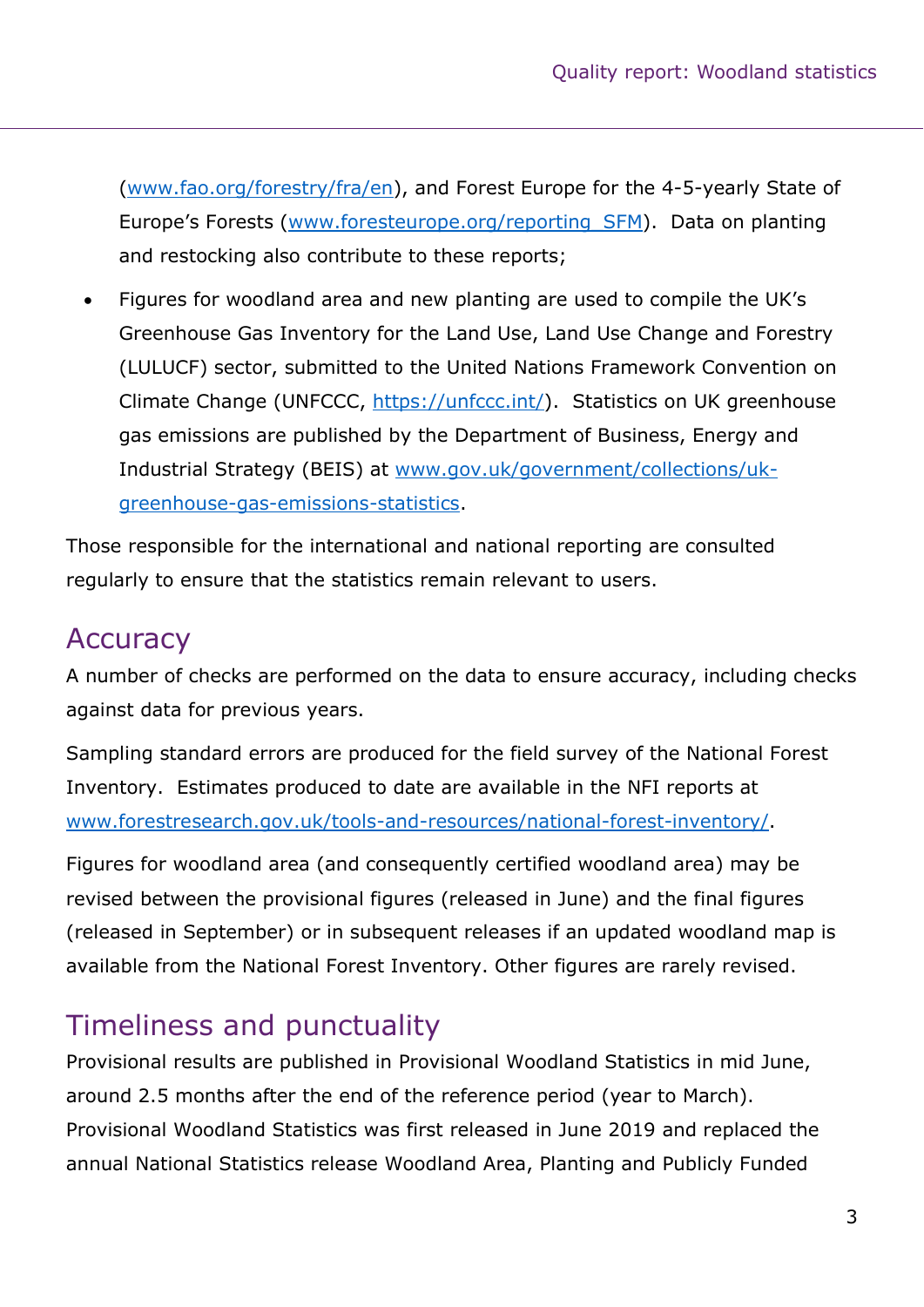Restocking and the previously quarterly Official Statistics release Woodland Carbon Code Statistics.

Final results are published in Forestry Statistics at end September, 6 months after the end of the reference period (year to March).

# Accessibility and clarity

The annual Forestry Statistics publication, available on the Forest Research website at www.forestresearch.gov.uk/statistics provides the most comprehensive results, including background information on the sources, data collected, methodology, revisions and reporting. Excel and ODS versions of all tables are also available to download.

Longer time series data, for new planting and restocking and for certified area, are published in accompanying tables to Provisional Woodland Statistics and to Forestry Statistics. These tables are available to download from the Forest Research website in Excel and ODS formats.

Summary results are also published in Forestry Facts & Figures, available on the Forest Research website at www.forestresearch.gov.uk/statistics.

# **Comparability**

Statistics on woodland area, planting and restocking have been produced for some time, with limited data available back to 1919. Woodland inventories have been run in Great Britain every 15 years or so, with slight differences in definitions of woodland between inventories. Certified woodland data have been collected since 2001 and annually since 2004. Complete new planting and restocking data for the UK are available since 1976.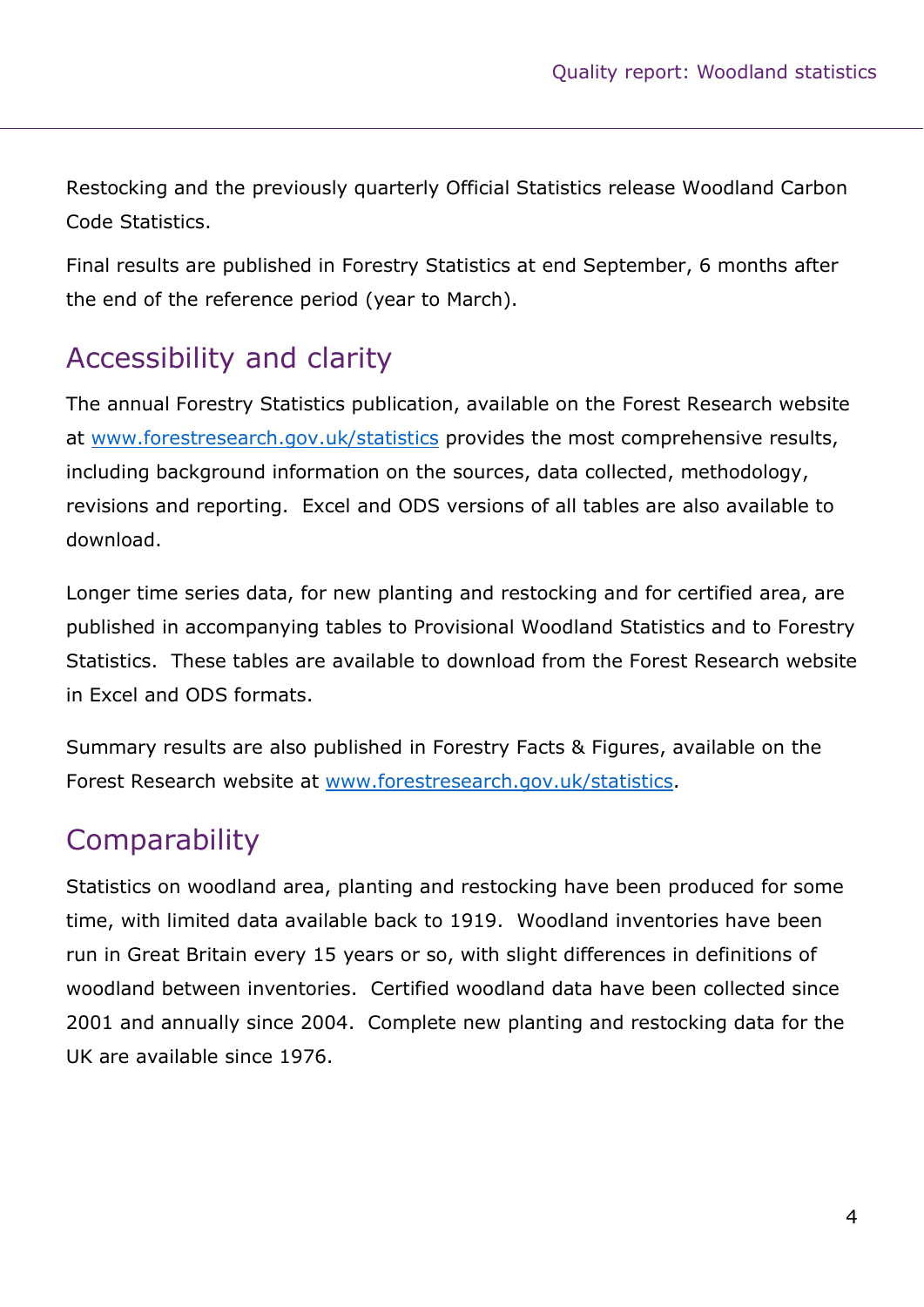Woodland Carbon Code statistics were first collected in 2012. There are no other directly comparable statistics on projects registered under the Woodland Carbon Code.

The UK definition of woodland is land under stands of trees with a minimum size of 0.5 hectares and a canopy cover of at least 20% (25% in Northern Ireland), or having the potential to achieve this, including integral open space, and including felled areas that are awaiting restocking. For the National Forest Inventory (NFI), a minimum width of 20 metres is also applied. More details can be found on the NFI pages at www.forestresearch.gov.uk/tools-and-resources/national-forestinventory/. The UK definition differs slightly from the international definition which has a 10% minimum canopy cover (or the potential to achieve it) threshold.

The figures shown for Natural Resources Wales in Provisional Woodland Statistics (and previously Woodland Area, New Planting and Restocking), in Forestry Facts and Figures and in Forestry Statistics relate to the Welsh Government Woodland Estate. There is approximately 900 hectares of woodland on National Nature Reserves and other land managed by Natural Resources Wales that is not included in the Natural Resources Wales figures.

# Coherence

Statistics on woodland cover are also available from the Land Cover Map (LCM) 2015, available at https://countrysidesurvey.org.uk/content/land-cover-map. The LCM is based on satellite imagery.

The carbon sequestration calculations conform to the guidelines of the Woodland Carbon code, which can be found at www.woodlandcarboncode.org.uk/.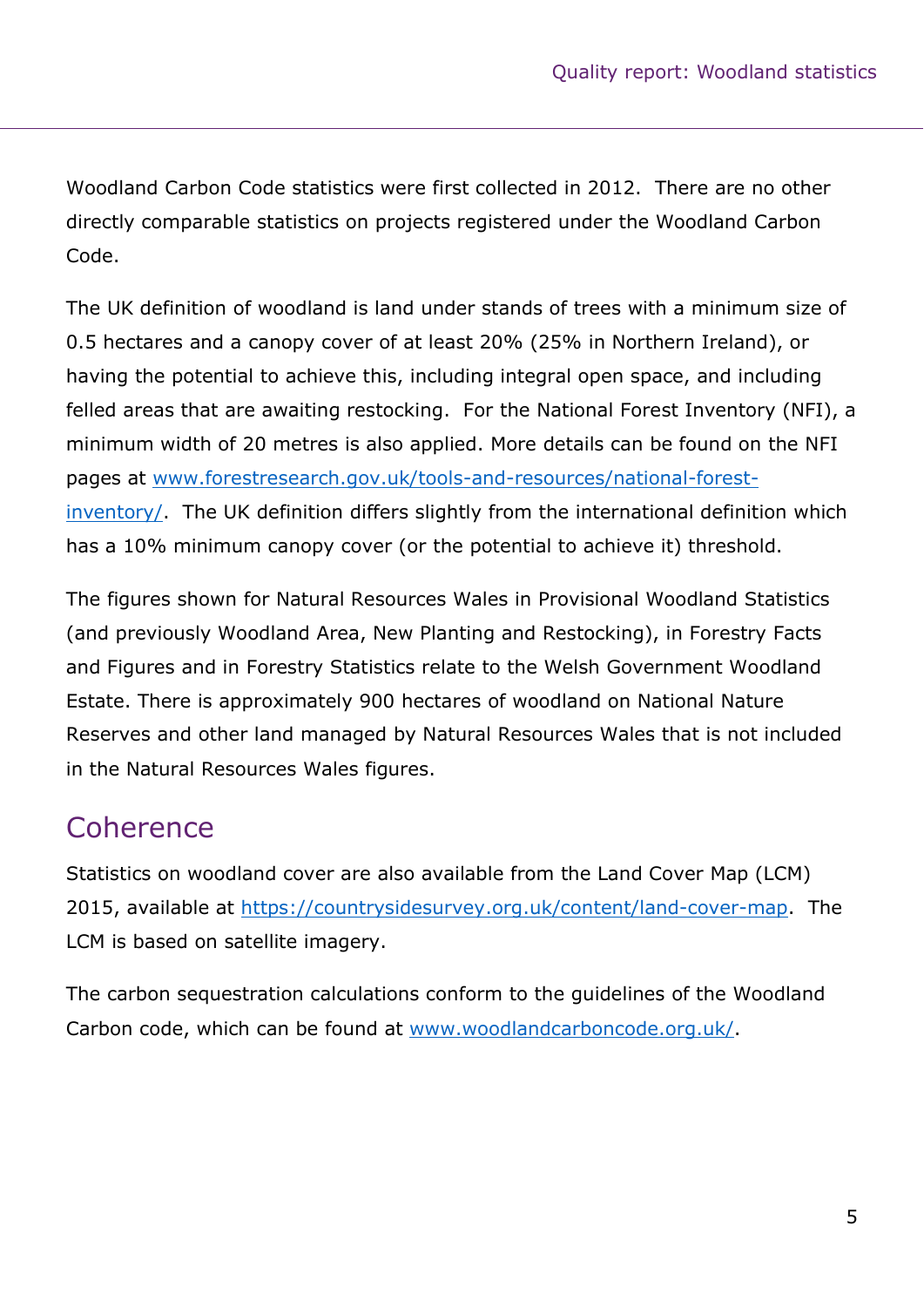### Revisions

Our Revisions Policy, available at www.forestresearch.gov.uk/tools-andresources/statistics/about-our-statistics/code-of-practice/quality-of-officialstatistics/, outlines our general approach to revisions.

Statistics on woodland area in Great Britain are potentially subject to major revision when results become available from new national forest inventories, and minor revisions when new woodland maps are produced. Other statistics on woodland area and planting, and on the woodland carbon code are not normally revised.

Information on significant revisions made to published statistics is available in the Annex.

# Other issues related to quality

Data from the National Forest Inventory have been used for estimates of both FE/FLS/NRW and private sector woodland areas since the 2011 edition of Woodland Area, Planting and Restocking (see Annex). Revised estimates for woodland areas in Great Britain, based on the National Forest Inventory, were produced for 1998 to 2009, to give a consistent time series (enabling comparisons over time).

New planting estimates for England also include areas supported by the Woodland Trust and (until 2014-15) areas funded under Natural England's Higher Level Stewardship Scheme. Areas of land acquired by the National Forest Company for new planting have been included from Woodland Area, Planting and Restocking: 2017 Edition for 2015-16 and 2016-17.

Local estimates for private sector areas of planting and restocking which are not grant-aided were included for England, Wales and Scotland up to 2009-10, where possible. Estimates of non-grant-aided planting and restocking were relatively small (less than one thousand hectares annually), and it has been assumed that all of this area is broadleaves. Small estimates for broadleaved new planting without grant aid in Scotland in 2016-17 to 2019-20 have also been included. No estimates have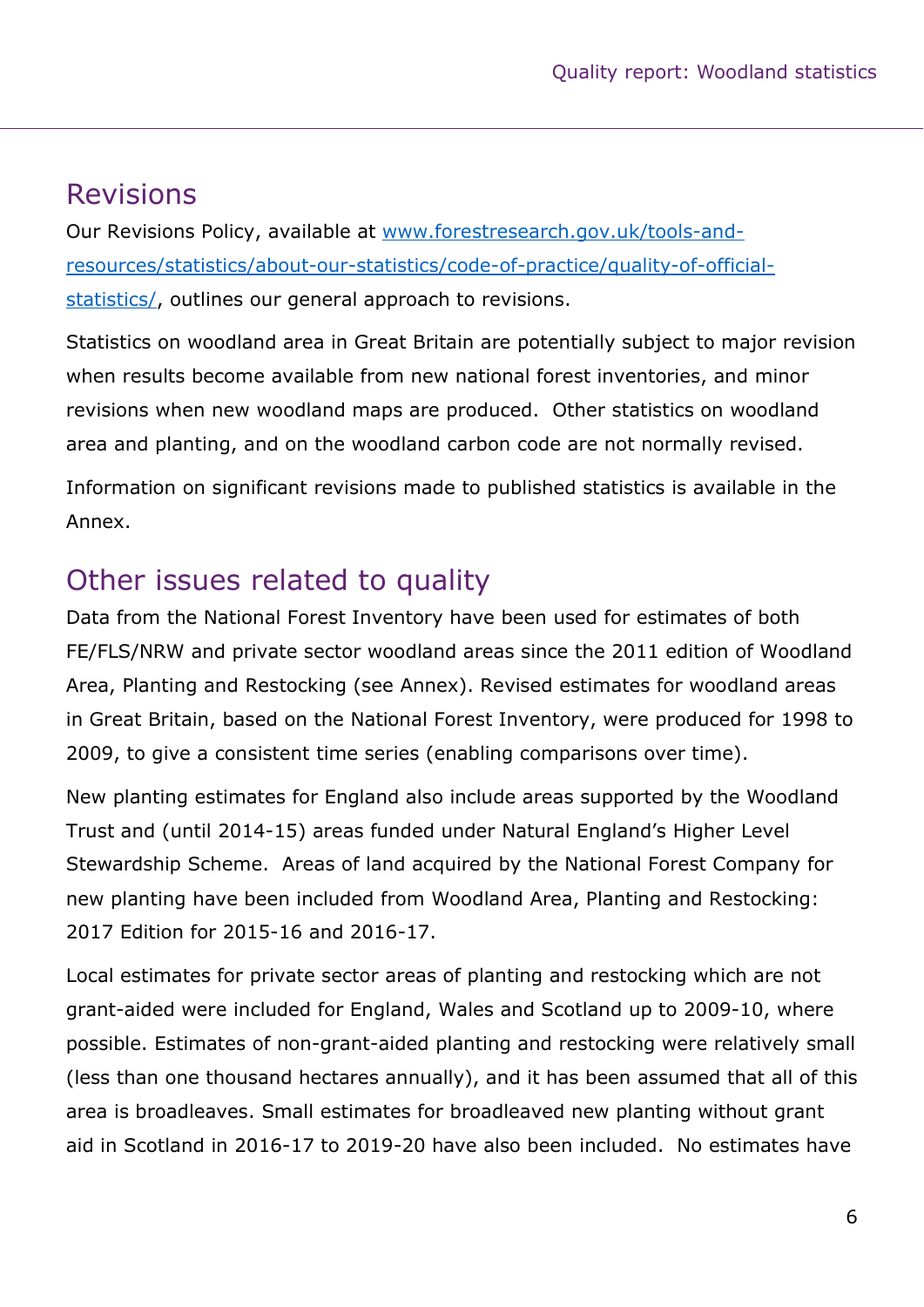been included for restocking of Sitka spruce in Scotland, or for restocking in England, that are no longer supported by grants. It is assumed that there is no non-FS non-grant aided new planting and restocking in Northern Ireland.

The use of natural regeneration in non-clearfell systems may be increasing particularly for broadleaves in England. These systems are not satisfactorily represented by measuring restocking area within any given year, and so broadleaf regeneration may be under-reported in this release and other statistics.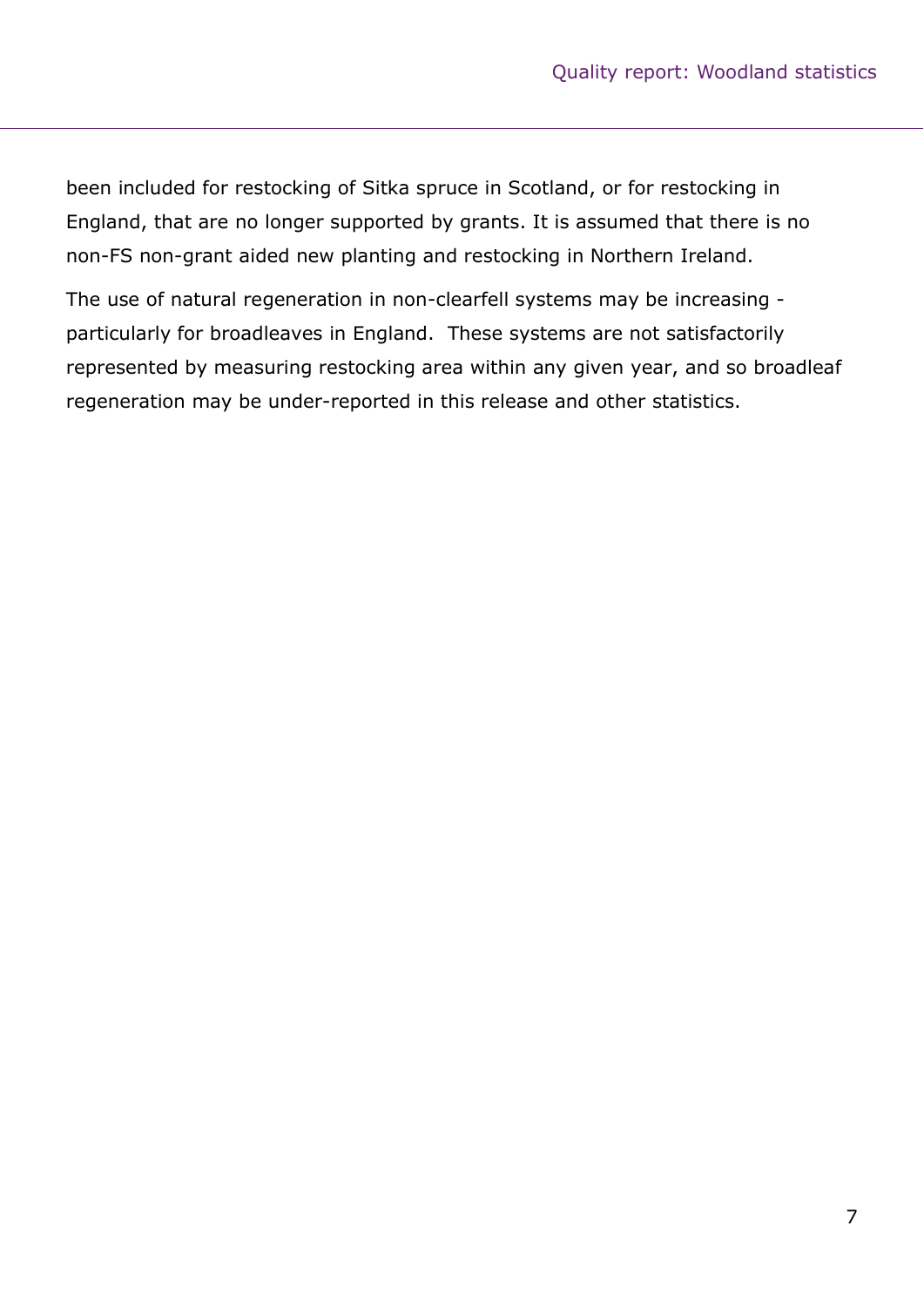# Annex: Significant revisions to published statistics

### Revisions arising from the National Forest Inventory 2011 edition

Initial results from the new National Forest Inventory (NFI), providing revised estimates of woodland area at March 2010, were released in Spring 2011. The 2011 edition of Woodland Area, Planting and Restocking used these initial NFI results, resulting in an upward revision to the total woodland area in 2011 by 227 thousand hectares. This revision was largely a result of the new inventory identifying small areas of woodland not reported in the previous inventory (the 1995-99 National Inventory of Woodland and Trees) and methodology adjustments.

The rebasing of woodland area estimates to use the same definition of woodland as the National Forest Inventory also resulted in an upward revision by 72 thousand hectares to the estimated Forestry Commission (now referred to as Forestry England/Forestry and Land Scotland/Natural Resources Wales) woodland area. This change also resulted in a revision to the certified woodland area estimates.

#### 2012 edition

The methodology used to estimate woodland area was further refined in the 2012 edition of Woodland Area, Planting and Restocking, to take into account additional and updated data from the NFI. These further refinements resulted in the following changes:

- very small (less than 0.5%) downwards revisions to the overall woodland area estimates in each country for 2010 and 2011 from those provided in Forestry Statistics 2011 and Forestry Facts & Figures 2011;
- decreases in the conifer woodland area for 2010 and 2011 of 7% for GB (19% in England, 10% in Wales and 2% in Scotland); and
- increases in the broadleaf woodland area for 2010 and 2011 of 8% for GB (8% in England, 12% in Wales and 6% in Scotland).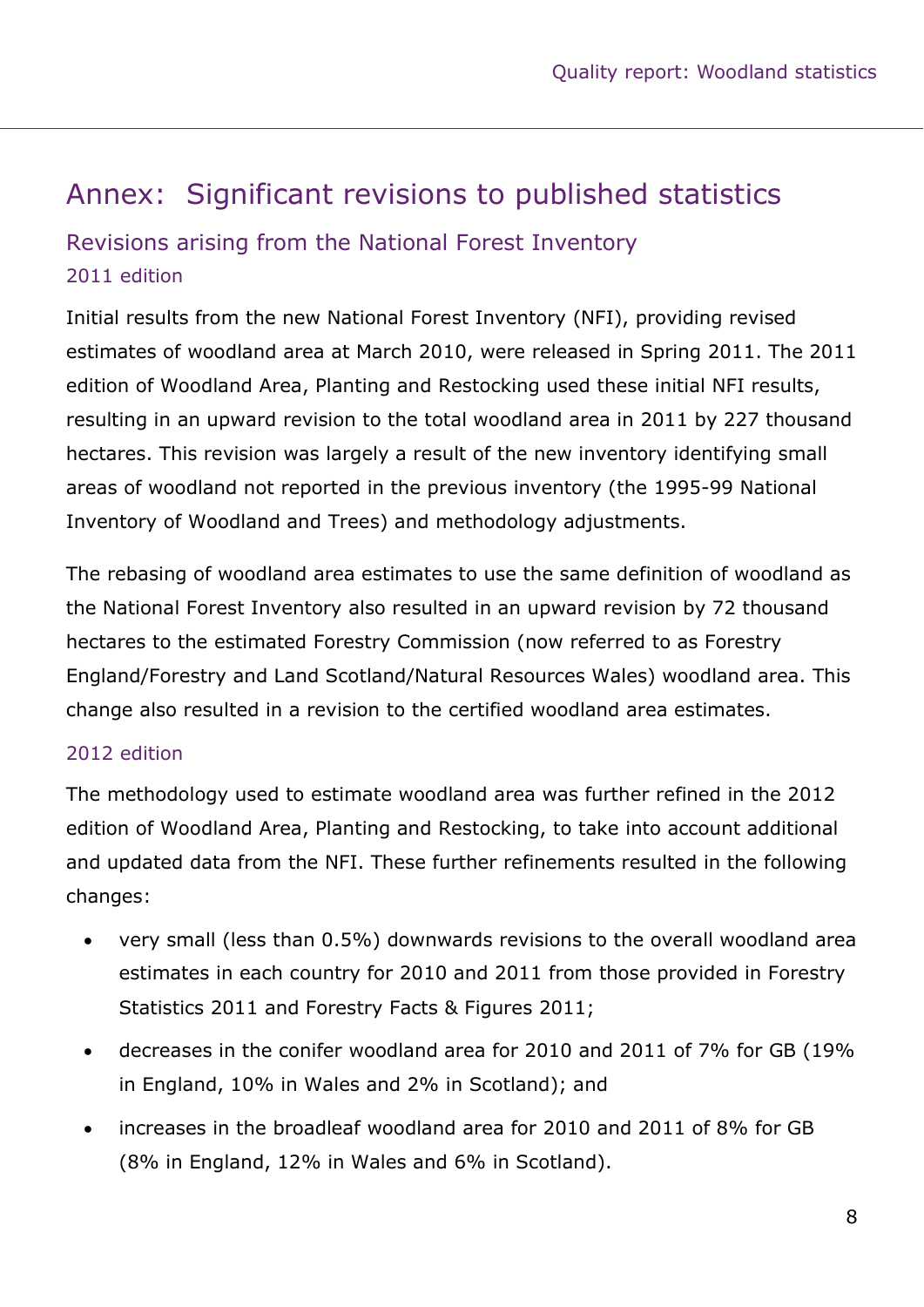In addition, revisions to earlier estimates of woodland areas (to produce a consistent time series, enabling comparisons over time) resulted in increases in overall woodland areas for 2009 and earlier years of up to 8% for GB (14% in England, 6% in Wales and 3% in Scotland).

As the Forestry England, Forestry and Land Scotland, Natural Resources Wales (and Forest Service) woodland area estimates are also used as the certified woodland areas for the Forestry England, Forestry and Land Scotland, Natural Resources Wales (and Forest Service), the revisions described above also led to changes to the estimates for certified woodland area. This resulted in a 1% increase to the Natural Resources Wales certified woodland area in 2011 and small changes (less than 0.5%) to the Forestry England and Forestry and Land Scotland certified woodland areas. Revisions to certified woodland areas for 2009 and earlier years, to produce a consistent time series, resulted in increases to the Forestry England, Forestry and Land Scotland, and Natural Resources Wales certified woodland areas of up to 7% for England, 9% for Wales and 8% for Scotland.

#### 2013 edition

Woodland area figures for 2012 were revised in June 2013 to take account of further checks on the NFI woodland area map.

The revisions to the woodland area map have resulted in very small (less than 0.3%) revisions upwards to the overall woodland area estimates in England and Wales for 2012 from those provided in Forestry Statistics 2012. For Scotland the revision was larger (0.8% upwards).

#### 2014 edition

Woodland area figures for 2010 to 2013 were revised in June 2014 from those provided in Forestry Statistics 2013 as a result of: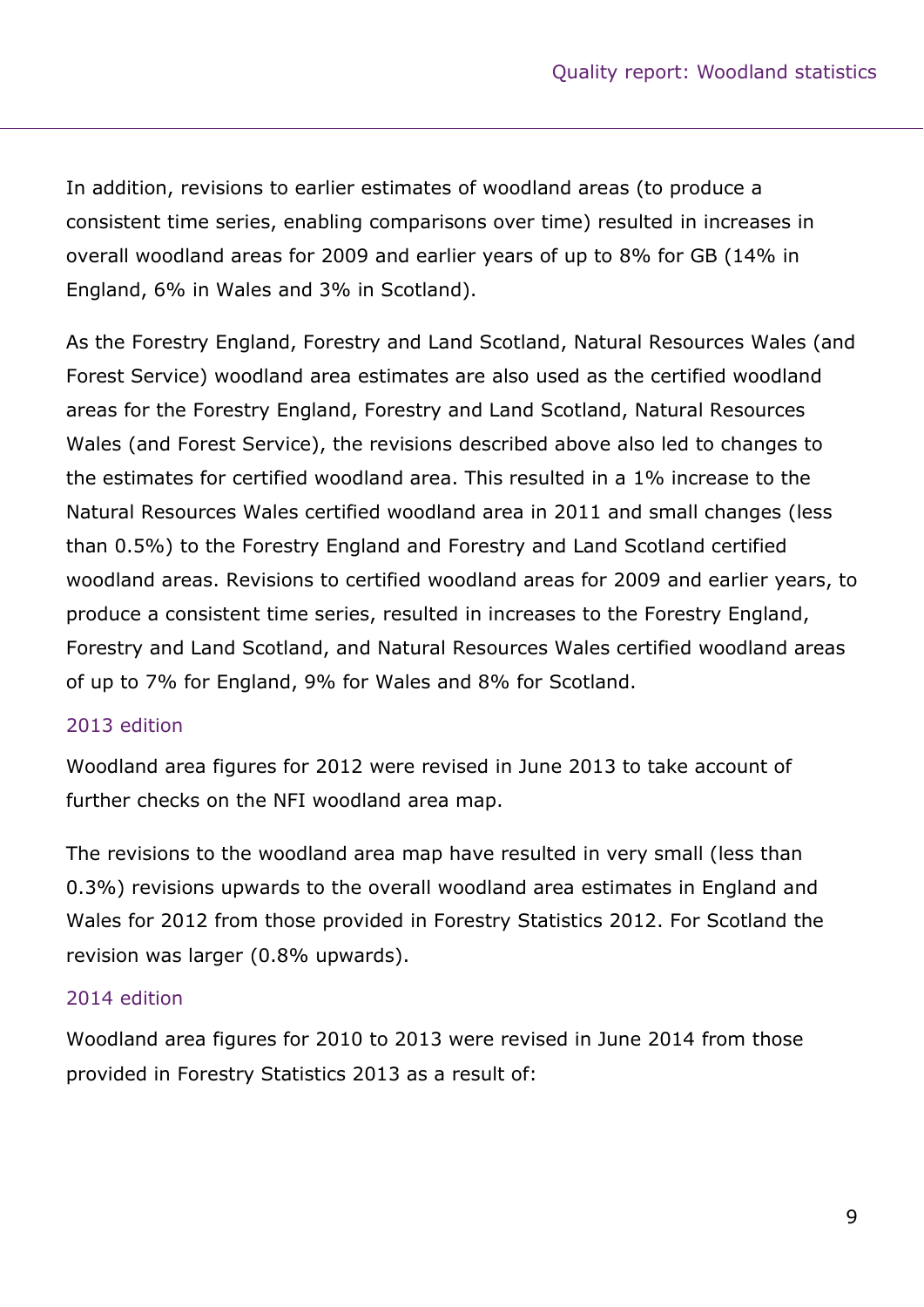- The correction of an error in the estimate of non-FC broadleaved stocked areas in 2011, used in estimating conifer/broadleaf breakdowns of woodland area in Great Britain in 2010 and 2011;
- The use of estimated stocked areas at 2012 (first released in the National Forest Inventory reports 50 year forecast of softwood availability, and 50 year forecast of hardwood availability, on 30 April 2014) to estimate conifer/ broadleaf breakdowns of woodland area in Great Britain in 2012 and 2013;
- The revision of the 2013 woodland area to take account of further checks on the National Forest Inventory woodland area map.

Overall, these revisions resulted in a very minor downwards revision of 2 thousand hectares (less than 0.1%) to the 2013 estimate of UK woodland area from the figure published in Forestry Statistics 2013. This comprised an increase of 12 thousand hectares (+1%) in the UK broadleaf area and a decrease of 14 thousand hectares (-1%) in the UK conifer area.

At a country level, the revisions to 2013 estimates for broadleaf and for conifer areas resulted in changes of  $-2\%$  to  $+5\%$ .

As a result of the revisions above, the 2013 UK certified area were revised upwards by less than 0.1%.

#### 2015 edition

Woodland area figures at March 2014 were revised from those provided in Forestry Statistics 2014 to take account of further checks on the NFI woodland area map. This resulted in very small revisions to the overall woodland area estimates in Wales (-0.2%), Scotland (+0.4%) and the UK (+0.2%).

#### 2016 edition

Woodland area figures at March 2015 were revised from those provided in Forestry Statistics 2015 to take account of updates to the NFI woodland area map. This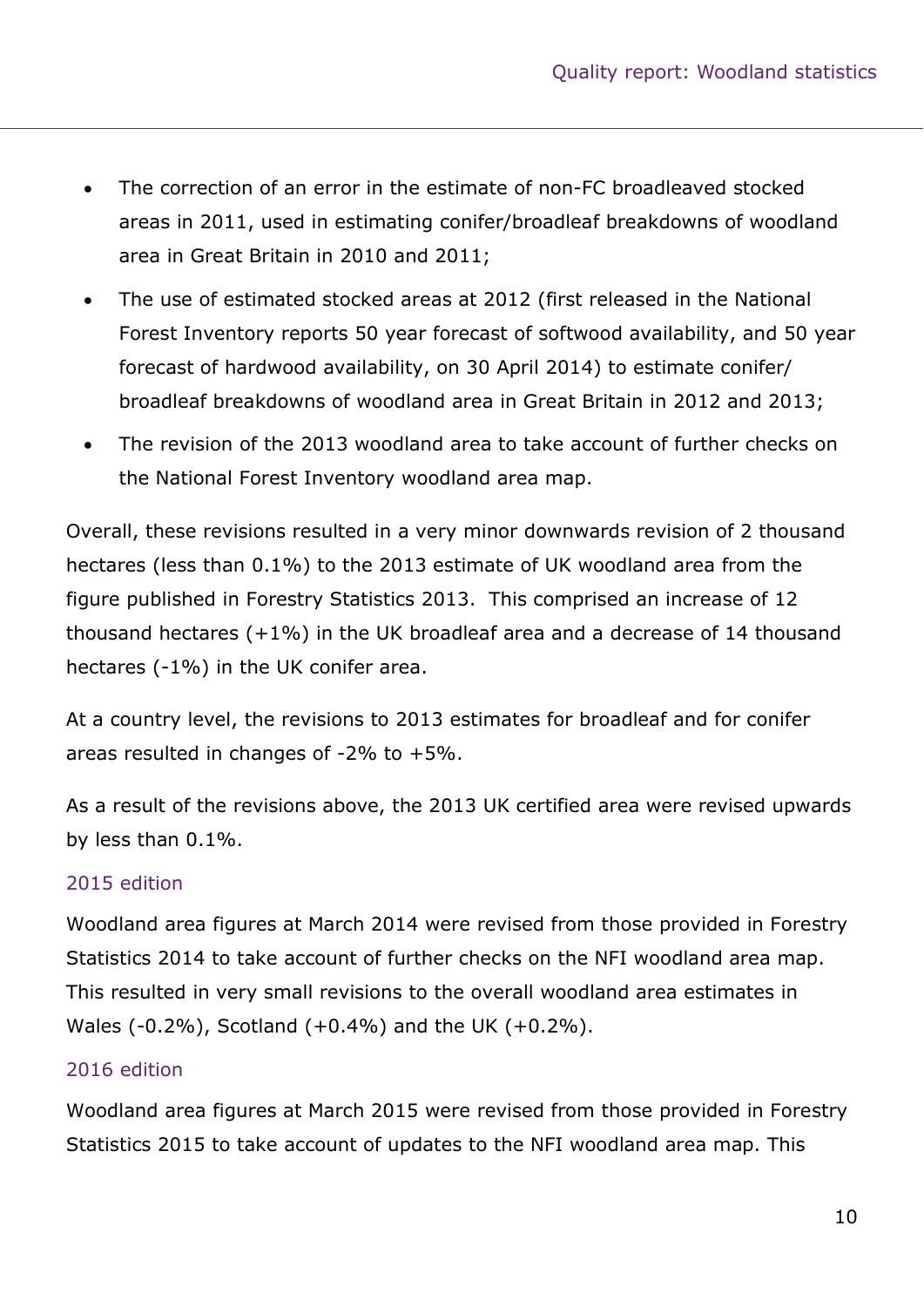resulted in very small revisions to the overall woodland area estimates in England  $(+0.1\%)$ .

#### 2017 edition

Woodland area figures at March 2016 were revised from those provided in Forestry Statistics 2016 to take account of updates to the NFI woodland area map. This resulted in very small revisions to the woodland area estimates in England, Wales and Scotland  $( $0.3\%$ ).$ 

#### 2018 edition

Woodland area figures at March 2017 were revised from those provided in Forestry Statistics 2017 to take account of updates to the NFI woodland area map. This resulted in very small revisions to the woodland area estimates in England, Wales and Scotland  $( $0.3\%$ ).$ 

#### 2019 edition

Woodland area figures at March 2017 and at March 2018 were revised from those provided in Forestry Statistics 2018 to take account of updates to the NFI woodland area maps for 2017 (final revised map) and 2018 (provisional map). This resulted in very small revisions to the woodland area estimates in England, Wales and Scotland (<0.3%) for each of these years.

#### 2020 edition

Woodland area figures at March 2018 and at March 2019 were revised from those provided in Forestry Statistics 2019 to take account of updates to the NFI woodland area maps for 2018 (final revised map) and 2019 (provisional map). This resulted in very small revisions to the woodland area estimates in England, Wales and Scotland (<0.1%) for each of these years.

#### 2021 edition

Woodland area figures at March 2019 and at March 2020 have been revised from those provided in Forestry Statistics 2020 to take account of updates to the NFI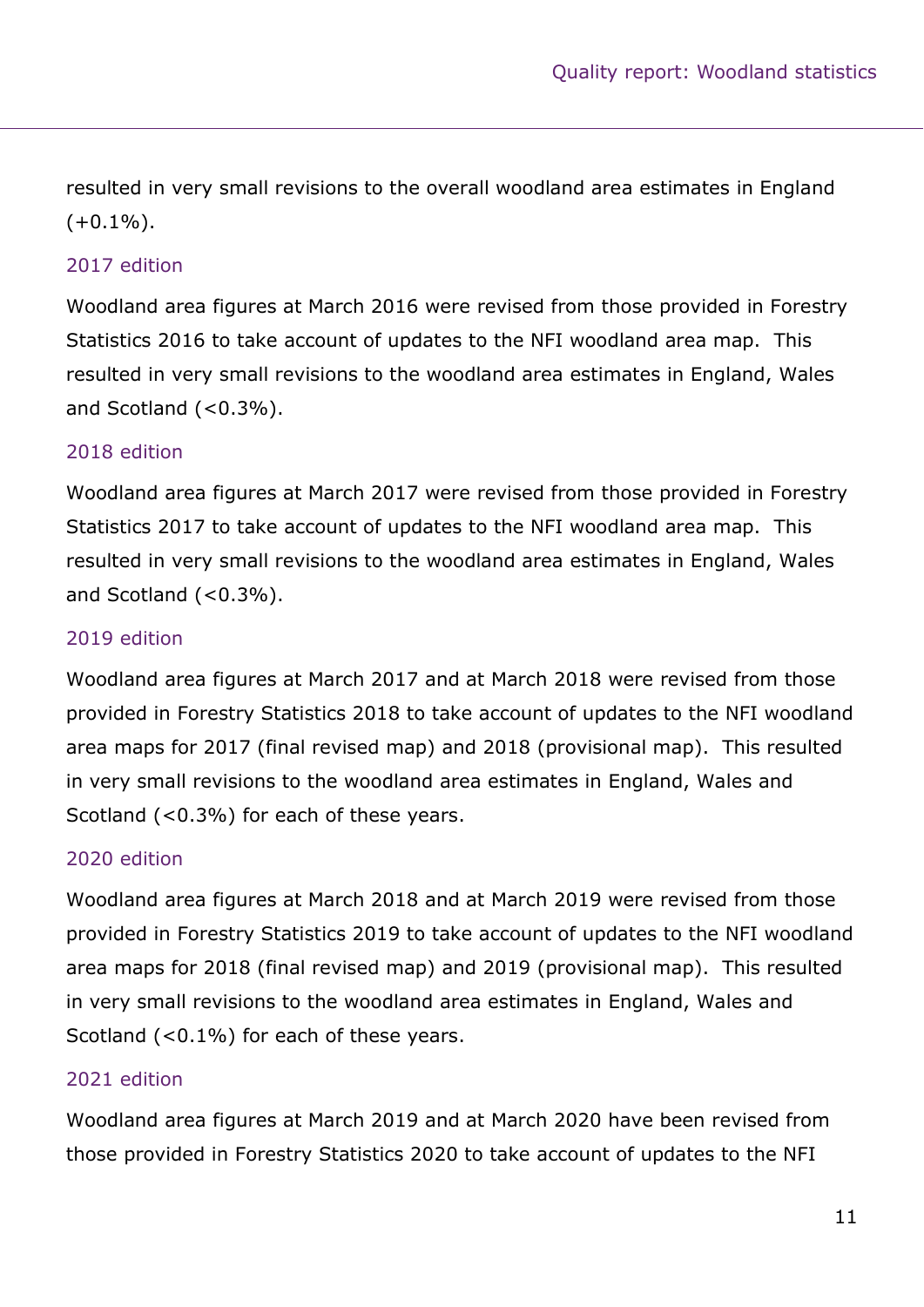woodland area map. A revision to the 2019 NFI woodland map to add in woodland identified through other sources has resulted in increases to the woodland area estimates for 2019 of around 7 thousand hectares in England, 1 thousand hectares in Wales and 3 thousand hectares in Scotland; these changes have resulted in similar upwards revisions to the 2020 estimates. Revised woodland areas at March 2019 (obtained from the NFI revised woodland area map of Great Britain at March 2019) and at March 2020 (obtained from the NFI provisional woodland area map of Great Britain at March 2020), are provided in the Excel tables accompanying this release.

As the woodland area estimates are also used to estimate certified area for FE/FLS/NRW/FS woodland, the certified woodland area figures for 2019 and 2020 were also revised, resulting in revisions of up to 0.3%.

#### Other revisions

Revisions to planting data for Wales have resulted in changes of up to 150 hectares per year for new planting in 2015-16 to 2018-19 and up to 260 hectares per year for restocking over the same period. These changes were introduced for the 2020 edition of Provisional Woodland Statistics following the addition of further grant schemes that had not been previously covered and revisions to the methodology for reporting on Rural Payments Wales data.

Revisions to new planting and restocking data for 2015-16 and earlier years has resulted in:

- An increase of 0.1 thousand hectares in the new planting area for England, following inclusion of areas of land acquired for planting by the National Forest Company; and
- Increases of 0.2 thousand hectares in 2014-15 and 0.1 thousand hectares in 2015-16 in the restocking areas in Northern Ireland, following revisions to historic data by the NI Forest Service.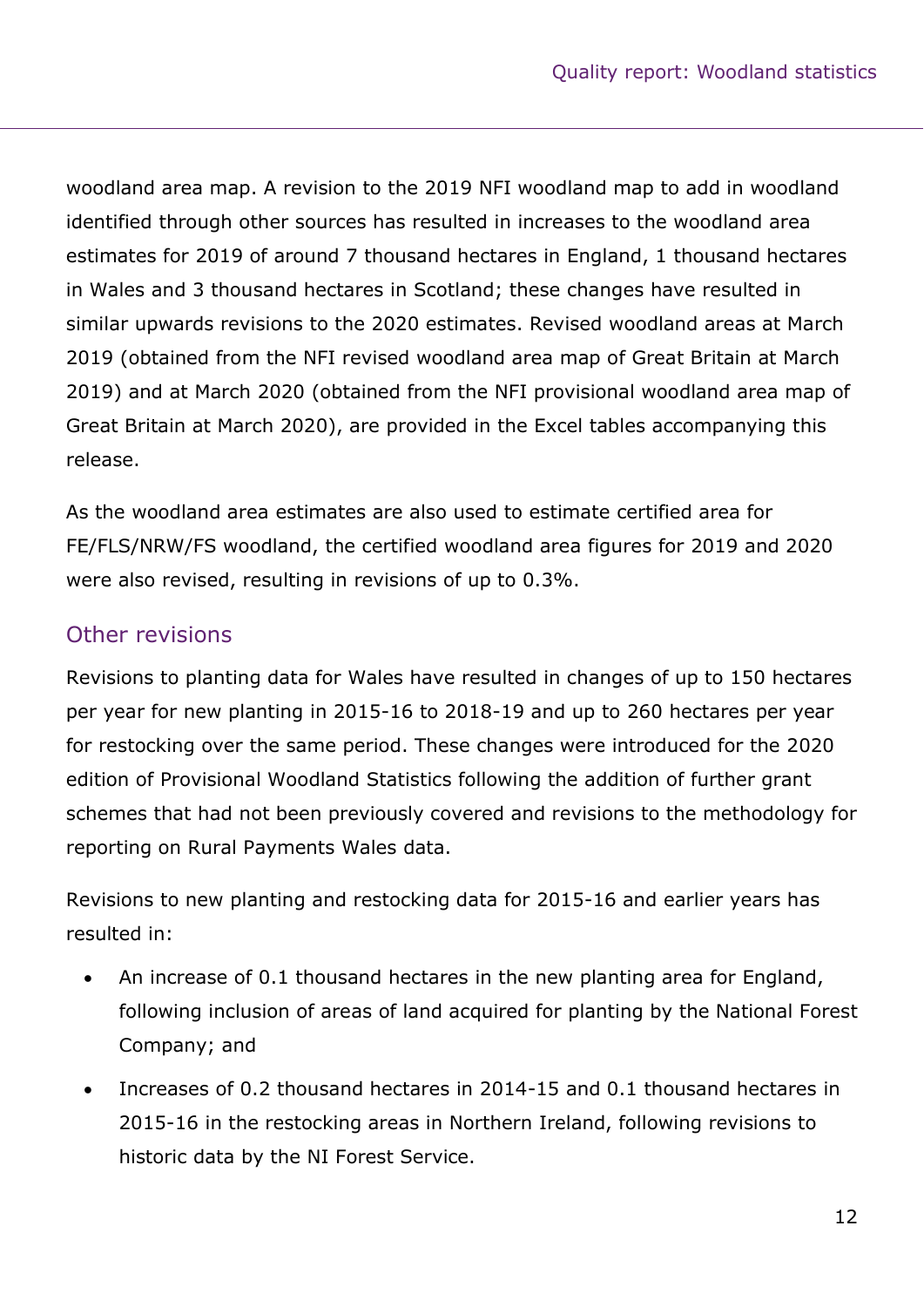The estimate for the area of private sector new planting in England for 2011-12 was revised upwards by 2.4% in June 2015, with the availability of improved data.

Estimates for "other" woodland new planting were revised in June 2014 for 2010-11 to 2012-13 with the availability of improved data. The estimate for 2010-11 was revised upwards by 12%, while revisions for 2011-12 and 2012-13 were each smaller than 0.1%.

For Northern Ireland, FS restocking figures were revised upwards in June 2017 by 0.2 thousand hectares in 2014-15 and 0.1 thousand hectares in 2015-16. FS restocking figures for conifers in Northern Ireland for 2011-12 were revised upwards in June 2013 by 0.4 thousand hectares from those provided in Forestry Statistics 2012 as a result of changes to the administrative systems.

The introduction of the Northern Ireland Woodland Register has resulted in an upward revision of 17 thousand hectares (19%) in the Northern Ireland woodland area at March 2012 presented in Forestry Statistics 2012 and Forestry Facts & Figures 2012 from the figures in Woodland Area, Planting and Restocking: 2012 Edition.

Revisions to the 2011-12 new planting and restocking figures have been made to take account of revised planting data for the Forest Service. This resulted in a decrease of around 0.5 thousand hectares (48%) in the level of restocking in Northern Ireland presented in Forestry Statistics 2012 and Forestry Facts & Figures 2012 from the figure previously released.

The figures for private sector new planting in Wales in 2000-01 to 2009-10 were revised upwards between Forestry Statistics 2010 (table 1.12) and the 2011 edition of Woodland Area, Planting and Restocking (and accompanying time series data), by up to 0.1 thousand hectares per year. This amendment was made to include grant aided planting under the Tir Gofal agri-environment scheme, administered by the Welsh Assembly Government. A further revision was made for Forestry